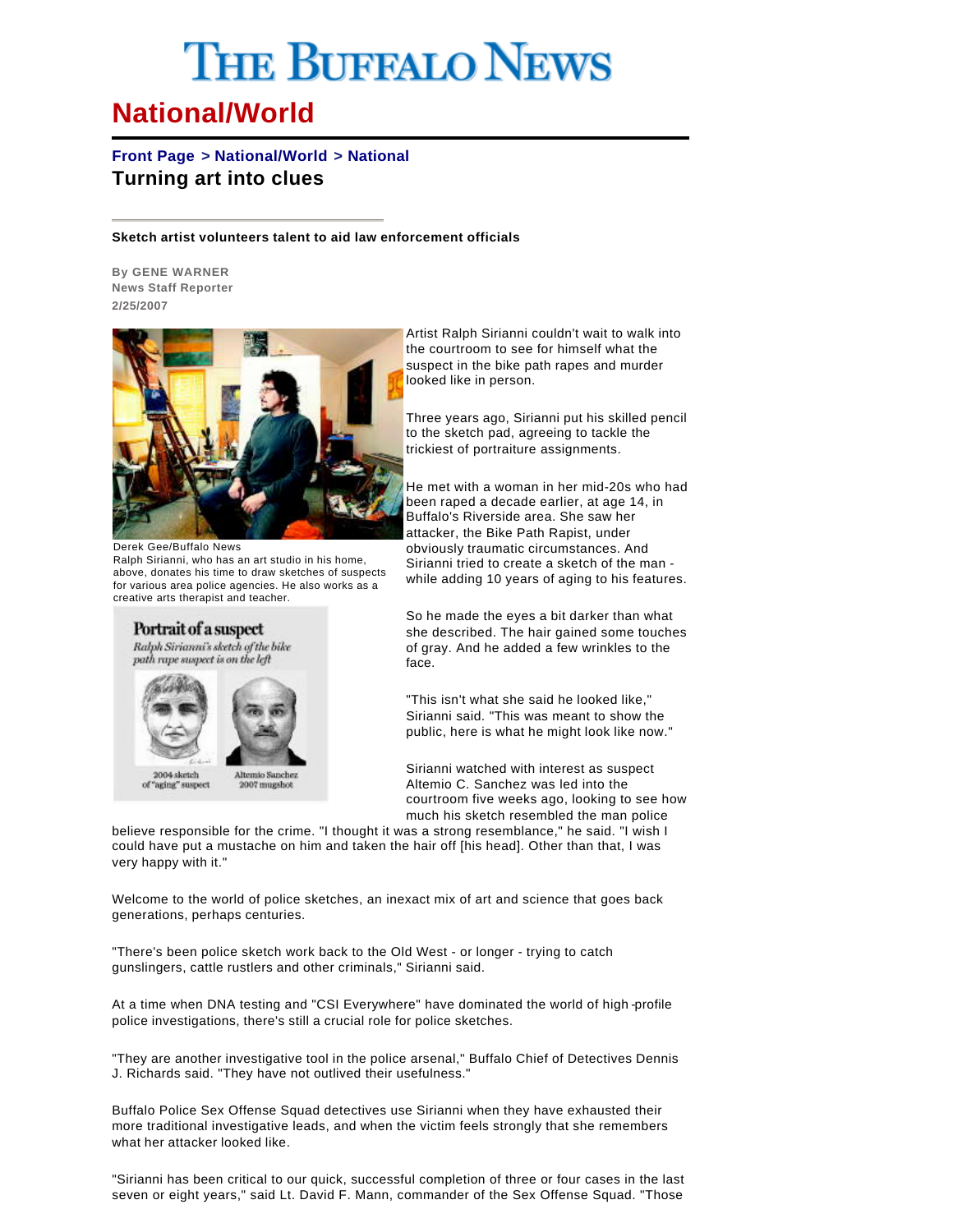cases either wouldn't have been solved, or they may have taken much longer to solve."

Sirianni is emphatic that he does a free -hand sketch, not a composite or machine-driven image.

In a composite, a victim is shown 20 sets of eyes, 20 noses, etc., in an attempt to generate a composite image of the attacker's facial features.

Composite and computer-generated sketches have come under attack in the past decade or so, led by the efforts of nationally prominent forensic artist Jeanne Boylan.

Boylan, whose book sits on the crowded bookshelf in Sirianni's North Buffalo home, has drawn sketches in some of the nation's most high-profile cases, involving Polly Klaas, the Unabomber, the Oklahoma City bombing and the drowning of Susan Smith's children.

Boylan and Sirianni subscribe to the same basic theory: When a person witnesses a traumatic event, the mind represses the visual image as a survival measure, to protect the person from re -experiencing the event.

It is the artist's job, through personality and sensitivity, to create a comfortable enough environment to unlock that repressed visual image.

"This is an individual who has just witnessed a crime; sometimes it can be horrific, like a rape," Sirianni said. "If anything, they're trying to block the image, as a defense mechanism. So it is my job to . . . make that person feel comfortable enough with me to relive that horrific event. I'm asking them to do something they don't want to do, with a complete stranger."

Composite sketches are different. With those, victims are bombarded by more than a dozen sets of eyes, noses, chins and other facial features.

That's like picking out your lost luggage by pointing to an airline baggage chart full of handles, fabrics, latches and locks, Boylan wrote.

"It may be too much [for the victim] to process all these images at that tender time," Sirianni said. "I think you have a better chance with a one -on-one interaction between the artist and the person describing the attacker."

Sirianni starts with a general description provided by the police, including the suspect's age, hair color and physical description. Then he uses his low-key demeanor to develop a rapport with the victim or witness, telling the person that he is there to help, to look for any description that can help lead to an arrest.

"What can you tell me about the person?" he asks. "Is there anything that stood out, a mark on his face, something on his nose, any feature you can tell me about?"

Gradually, while trying to build a comfort level and trust, Sirianni gets to the various facial features, such as the facial shape and the width of the nose. He is trying to wake any subconscious memory, to bring it out onto the sketch pad.

As an artist, Sirianni also makes some allowances for facial features that could be distorted at the time of a sexual attack. At the height of the crime, the attacker could have a flared nose, squinty eyes, clenched teeth and a grimace on his face.

"I'm trying to relax those features a little bit and present the image that the public might see, as opposed to the image the victim saw," he said.

And when he is done, Sirianni works with the victim, to tweak the sketch to fit the victim's visual image of the criminal.

Sirianni, 58, works as a creative arts therapist at Veterans Affairs Medical Center. Besides teaching a continuing -education course on portrait drawing, he also has dabbled in courtroom sketches of the Lackawanna Six, James Kopp and Ralph "Bucky" Phillips. Those sketches are available at his Web site, www.sirianniart.com.

And purely as a volunteer, Sirianni has worked with the Buffalo police, State Police and the Erie and Genesee County sheriff's offices.

His most dramatic triumph came a few years ago, when he worked with a 19 -year-old rape